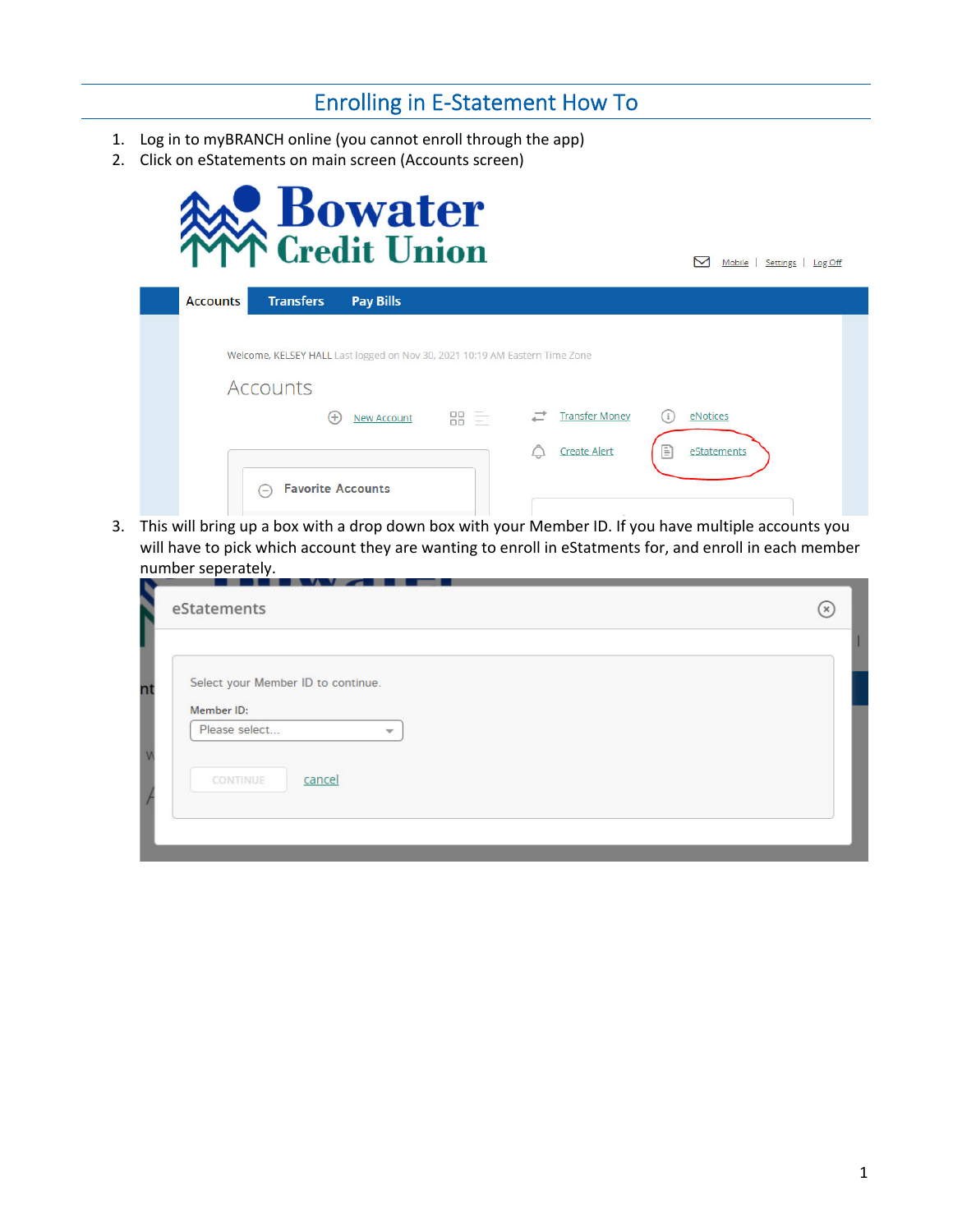4. Next you will see the Online Statement Enrollment – Agreement. Near the bottom there is a blue hyperlink title eSign document. When you click that it will pull up a pdf with a code to eSign with. You will type that code into the white "eSign Confirmation Code" box and hit "I agree".

| <b>Bowater</b><br><b>Example 12</b>                                                                                                                                                                                                                                                                                                                                                                                                                                                                                                                                                                                                                                                                                                                                                                                                                                                                                                                                                                                     |
|-------------------------------------------------------------------------------------------------------------------------------------------------------------------------------------------------------------------------------------------------------------------------------------------------------------------------------------------------------------------------------------------------------------------------------------------------------------------------------------------------------------------------------------------------------------------------------------------------------------------------------------------------------------------------------------------------------------------------------------------------------------------------------------------------------------------------------------------------------------------------------------------------------------------------------------------------------------------------------------------------------------------------|
| Online Statement Enrollment - Agreement<br>Welcome to Bowater Credit Union Online Statement Service.                                                                                                                                                                                                                                                                                                                                                                                                                                                                                                                                                                                                                                                                                                                                                                                                                                                                                                                    |
| You must accept this agreement in order to view your statements through this web site.<br>Print                                                                                                                                                                                                                                                                                                                                                                                                                                                                                                                                                                                                                                                                                                                                                                                                                                                                                                                         |
| <b>Bowater Employees Credit Union eStatements Disclosure</b>                                                                                                                                                                                                                                                                                                                                                                                                                                                                                                                                                                                                                                                                                                                                                                                                                                                                                                                                                            |
| <b>Electronic Delivery of Statements</b><br>By completing the consent agreement you agree to permit Bowater Employees Credit Union ("The Credit Union") to make disclosures and provide notices to you in electronic form, instead of providing such notices and disclosur<br>Your consent and agreement shall relate to all forms of disclosures and notices required under applicable law as a result of the various agreements between you and the Credit Union and shall remain valid until such time as<br>deliver your account statement(s) and notices that we are required to provide you under applicable Federal and State statutes and their implementing regulations, as amended from time to time.<br>Other Federal and State laws and regulations ("laws") may be enacted or amended in the future to provide for electronic delivery of account statements and notices. Your election also authorized us, at our discretion, to pr<br><b>Terms and Conditions of Your Electronic Statement Agreement</b> |
| Please enter the code contained in this eSign document.<br>eSign Confirmation Code                                                                                                                                                                                                                                                                                                                                                                                                                                                                                                                                                                                                                                                                                                                                                                                                                                                                                                                                      |
| <b>I AGREE</b><br><b>I DISAGREE</b>                                                                                                                                                                                                                                                                                                                                                                                                                                                                                                                                                                                                                                                                                                                                                                                                                                                                                                                                                                                     |
| eSign.pdf<br>́                                                                                                                                                                                                                                                                                                                                                                                                                                                                                                                                                                                                                                                                                                                                                                                                                                                                                                                                                                                                          |